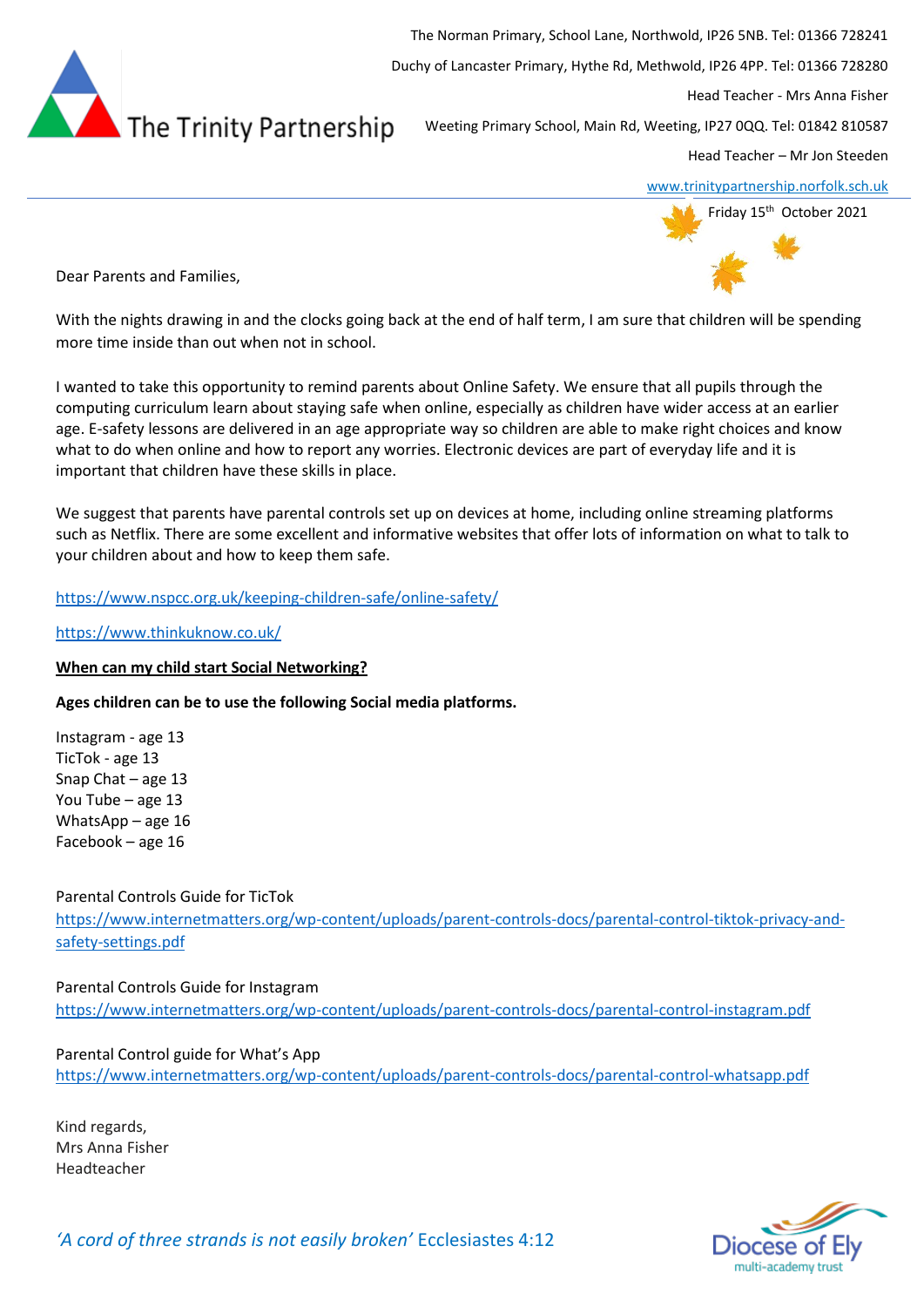



Over at Weeting Primary children in Chestnut Class this week have been developing their mathematical understanding of pattern. They have used natural materials to create repeating patterns, including a challenge to see who could make the longest pattern.



After listening to the story "Pattern Fish" the children chose two colours and shapes to paint their own pattern fish.



Also at Weeting Beech Class have been looking at giving directions. They learnt how to read a compass and helped each other navigate using North, South, East and West. They have also been making treasure maps and writing directions to the location of hidden treasure! They then used their knowledge to program the beebots to travel on particular routes.





At The Norman Izzie from Robins Class has been using some of the phonics games this week. She matched all the words to the pictures using her knowledge of their initial sounds. Well done Izzie!

And in Nightingales the children

conducted an experiment on the digestive system where they looked at how their food is digested and what their



bodies keep and disposes of. The children loved this experiment although it was slightly messy!





Hedgehogs class at Duchy of Lancaster have been busy creating their own version of 'The Starry Night' By Vincent van Gogh using different craft resources.

## **Attendance**

We will be monitoring attendance very closely this year and contacting parents of those children whose attendance is slipping, absence is persistent or attendance is low. This may be in the form of letters, meetings in school and in extreme cases fixed penalty notices.

This does not include COVID absences or time off to take a PCR test which is not counted as a possible session and therefore does not contribute to attendance reporting.

We would like to remind parents that children are expected to attend school regularly. At The Trinity Partnership our aim is to work with parents to ensure that all our pupils receive the most from their education and reach their full potential. Please also be aware that, being late can be a disruptive way for children to start their school day as well leading to lost learning time.

Although term time holidays are not considered to be exceptional circumstances, any request for a planned leave of absence must be completed in advance in all circumstances, including holidays.